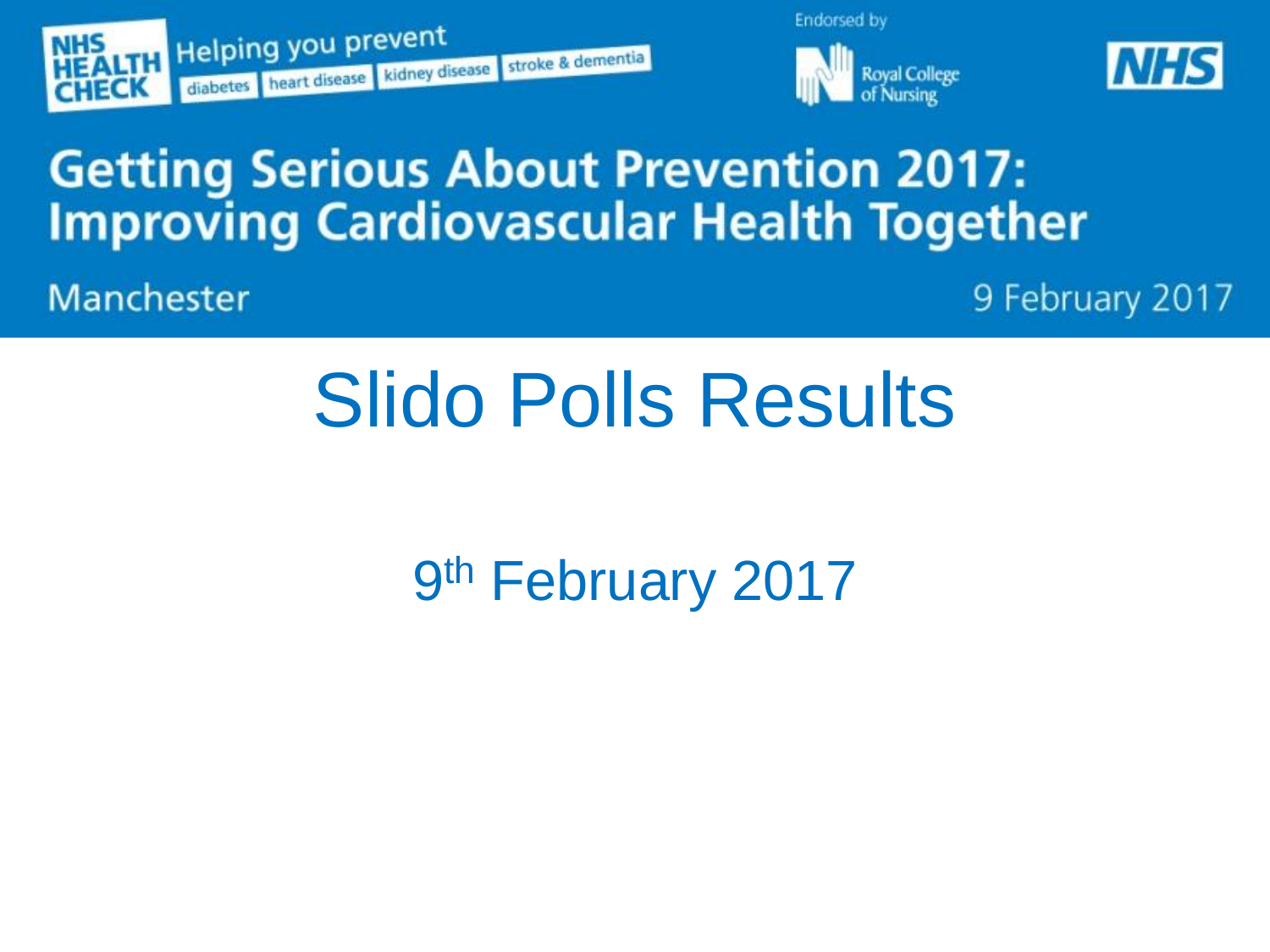





## **Getting Serious About Prevention 2017: Improving Cardiovascular Health Together**

#### Manchester

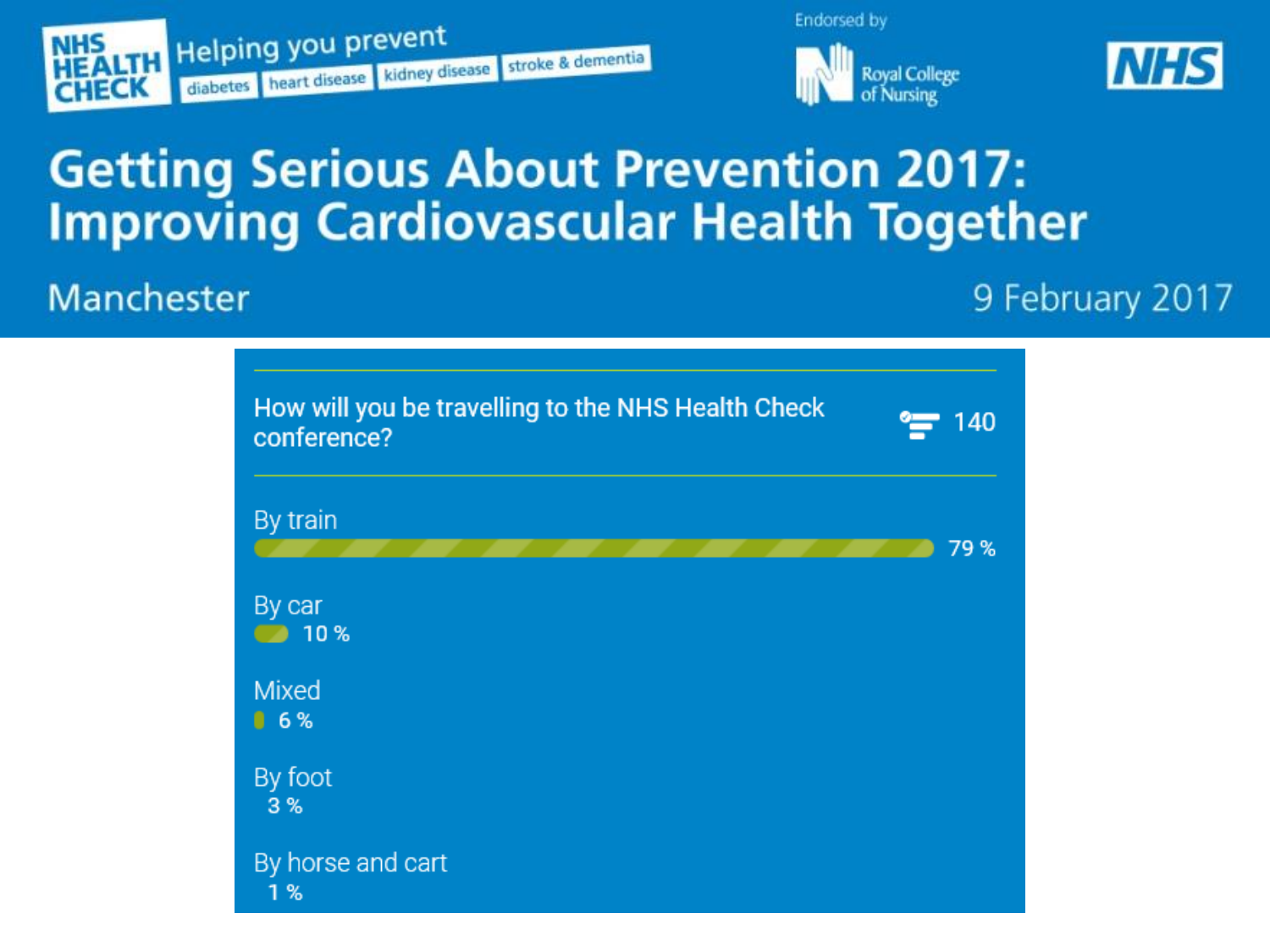





## **Getting Serious About Prevention 2017: Improving Cardiovascular Health Together**

#### Manchester

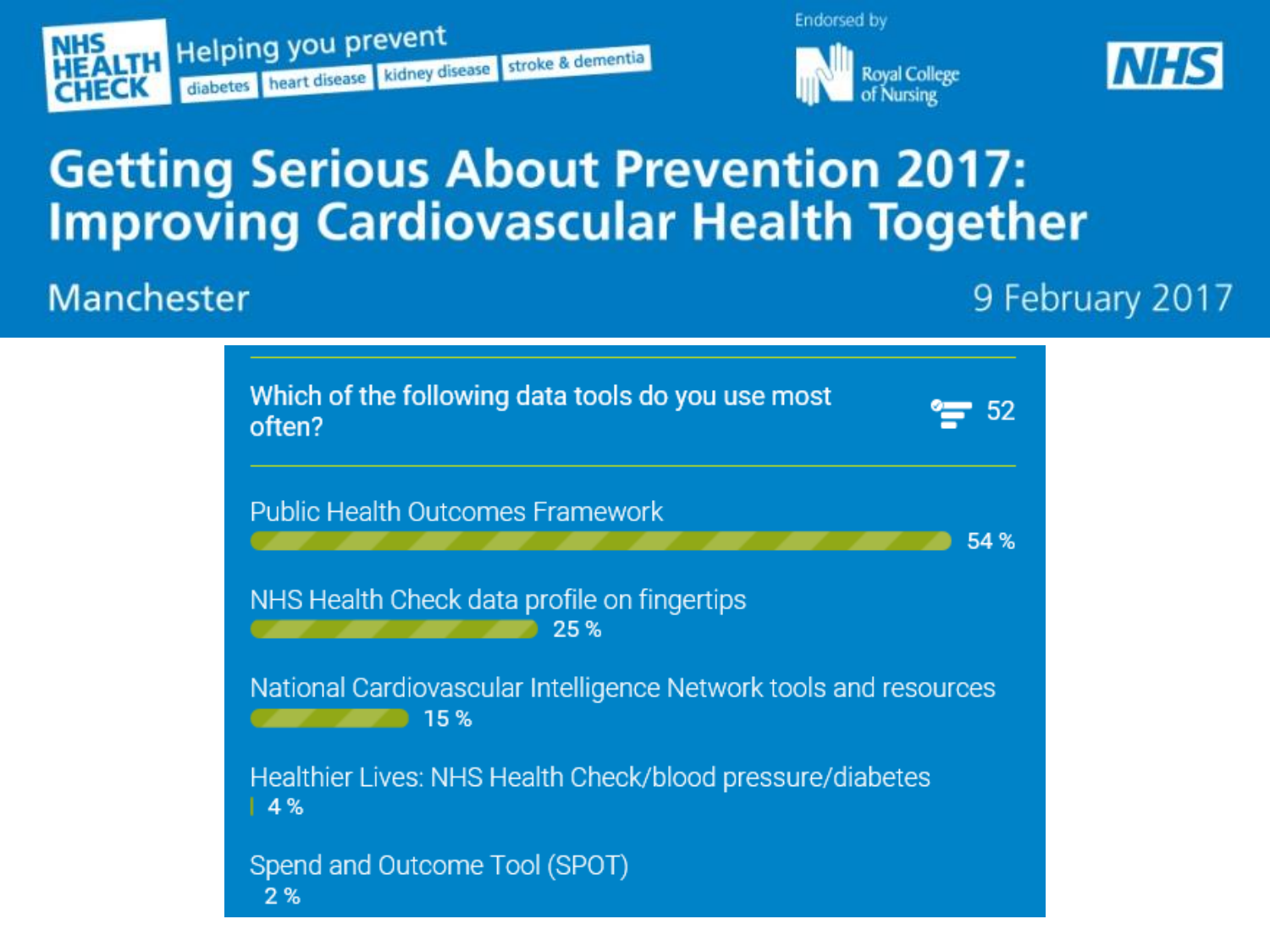





## **Getting Serious About Prevention 2017: Improving Cardiovascular Health Together**

#### Manchester

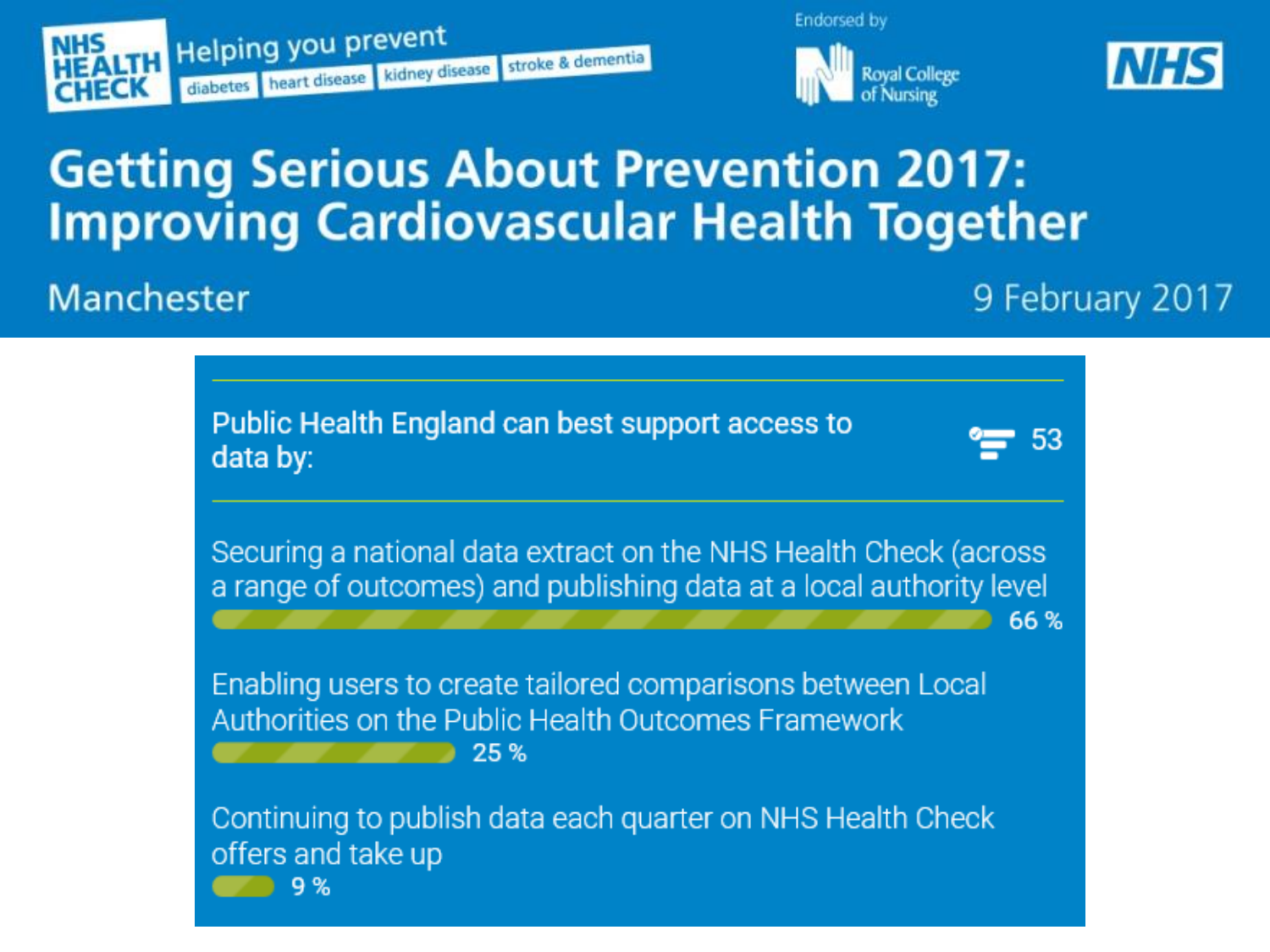





# **Getting Serious About Prevention 2017: Improving Cardiovascular Health Together**

#### Manchester

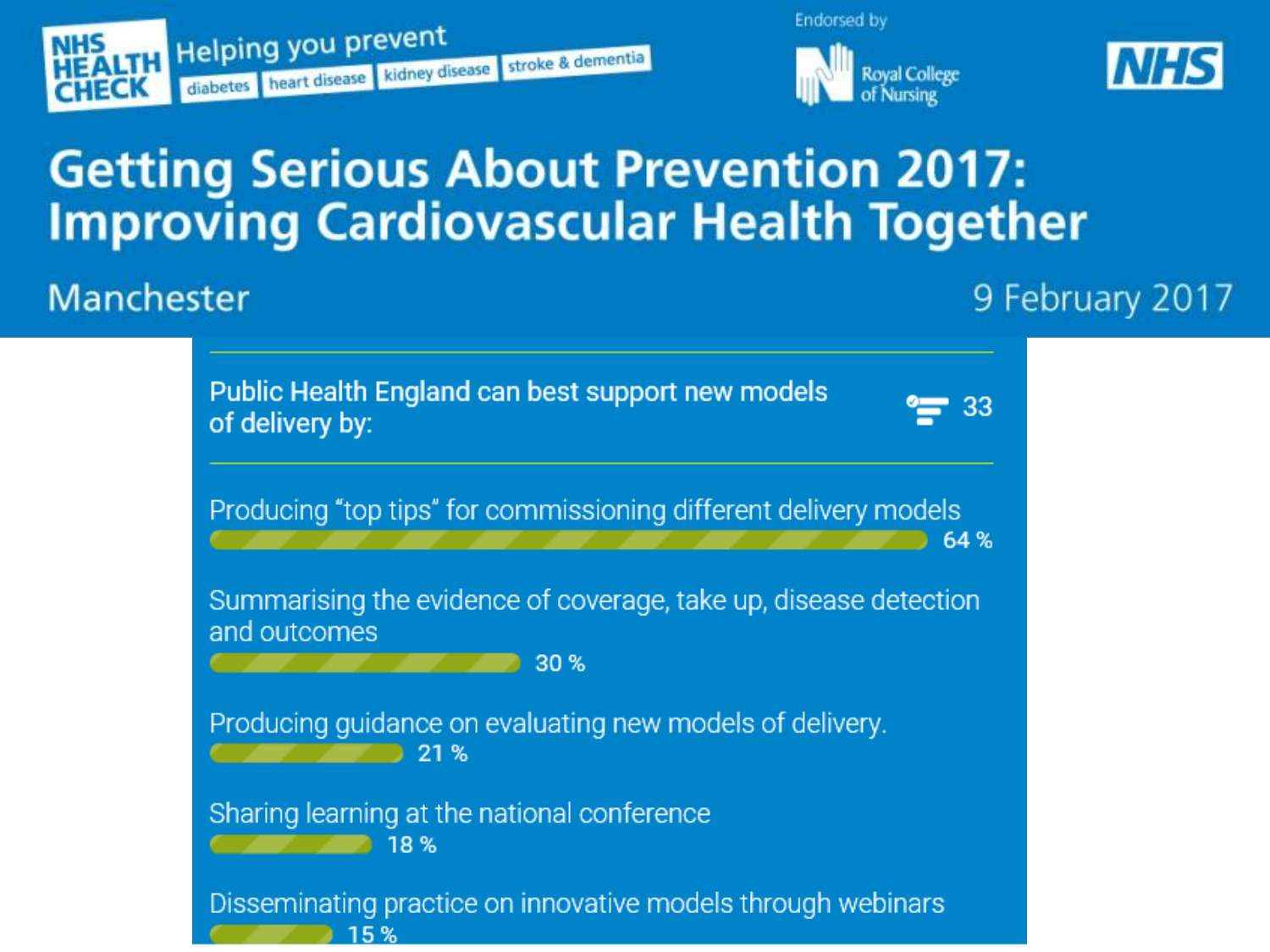





# **Getting Serious About Prevention 2017: Improving Cardiovascular Health Together**

#### Manchester

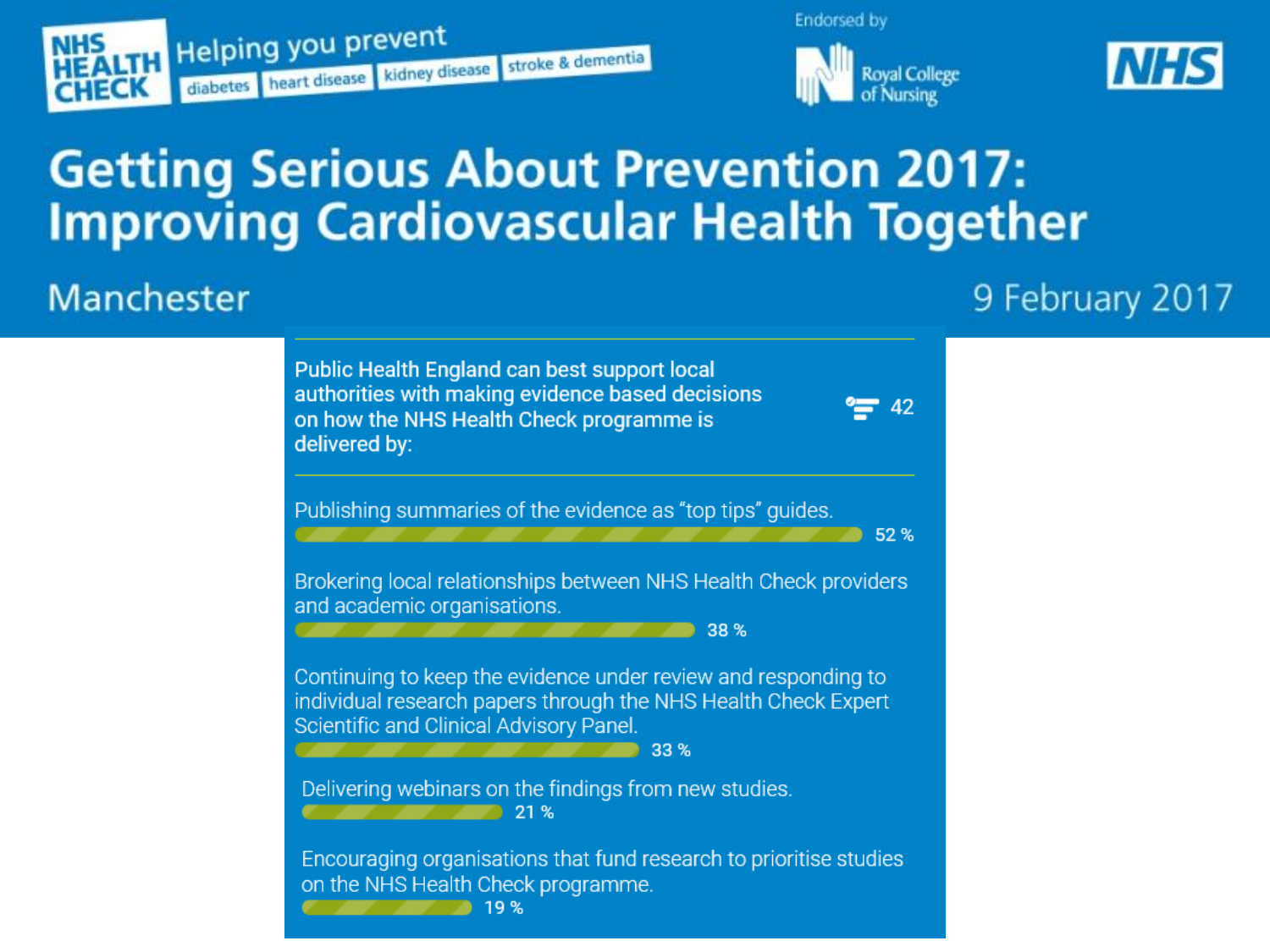





## **Getting Serious About Prevention 2017: Improving Cardiovascular Health Together**

#### Manchester

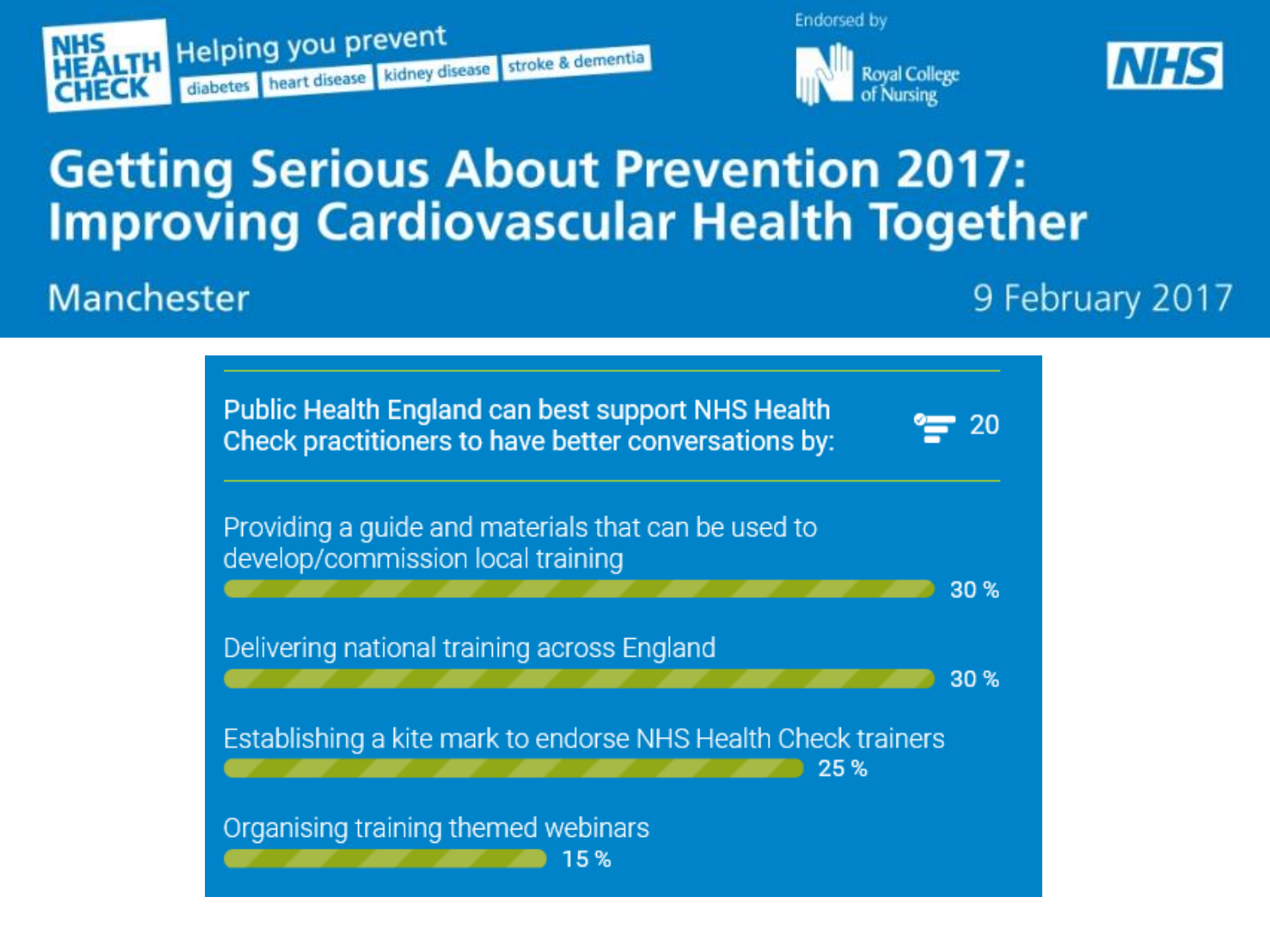





## **Getting Serious About Prevention 2017: Improving Cardiovascular Health Together**

Manchester

9 February 2017

# **Pledge Wall**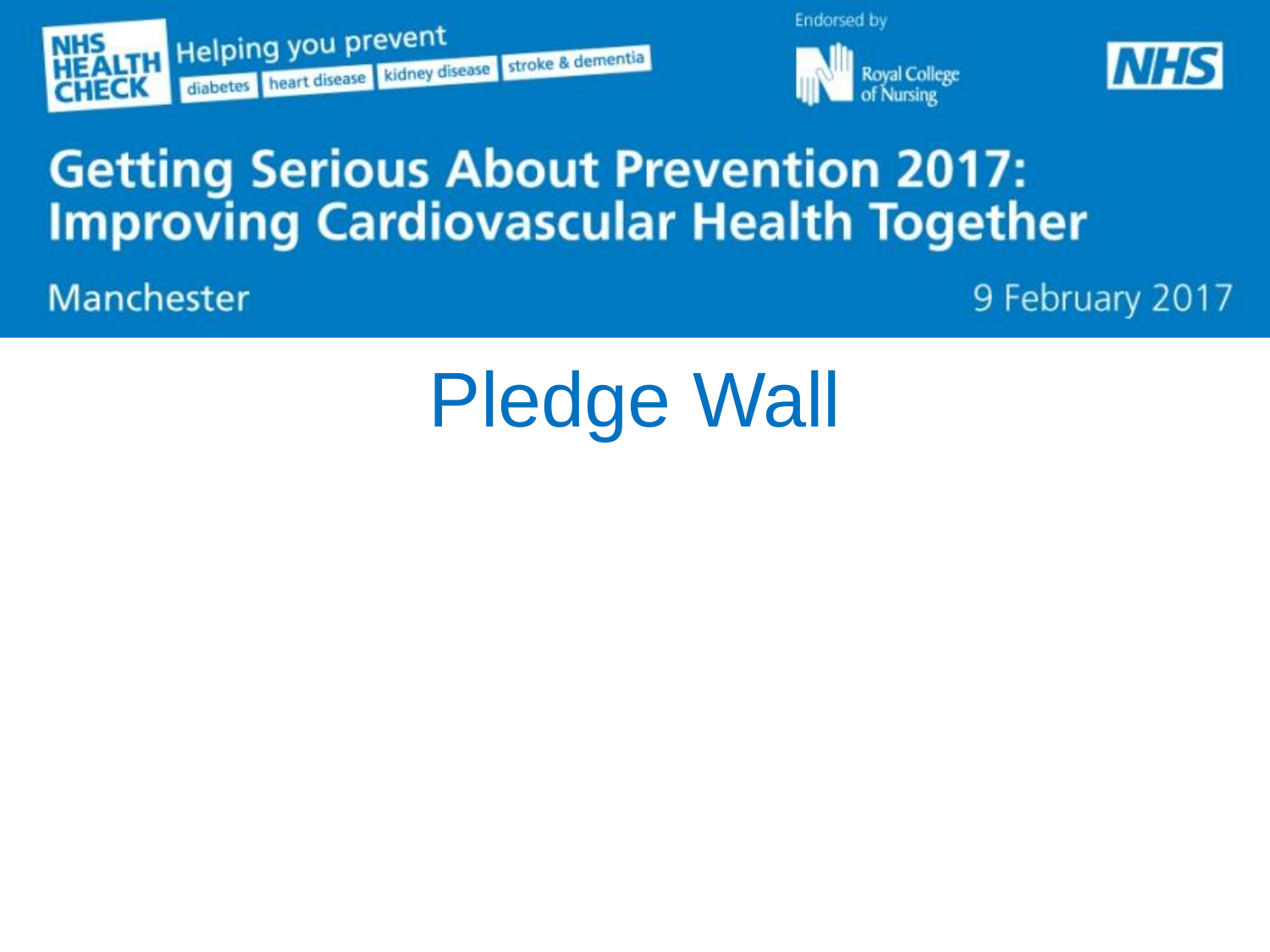





# **Getting Serious About Prevention 2017: Improving Cardiovascular Health Together**

#### Manchester

- feedback to my team and make sure everyone is implementing the key messages with each and every client
- Use learning to engage better with primary care.
- Feedback to my colleagues & use towards service development to reduce cardiovascular risks & risks of limb loss secondary to diabetes & peripheral vascular disease.
- I came to today's event with limited awareness of the projects and initiatives being carried out outside of general practice in relation to health checks. Following today's event I will read up on healthy living pharmacists and the work being carried out by optometry as well as AHPs. Moving forward I will consider a wider range of stakeholders when considering future commissioning and opportunities for health promotion.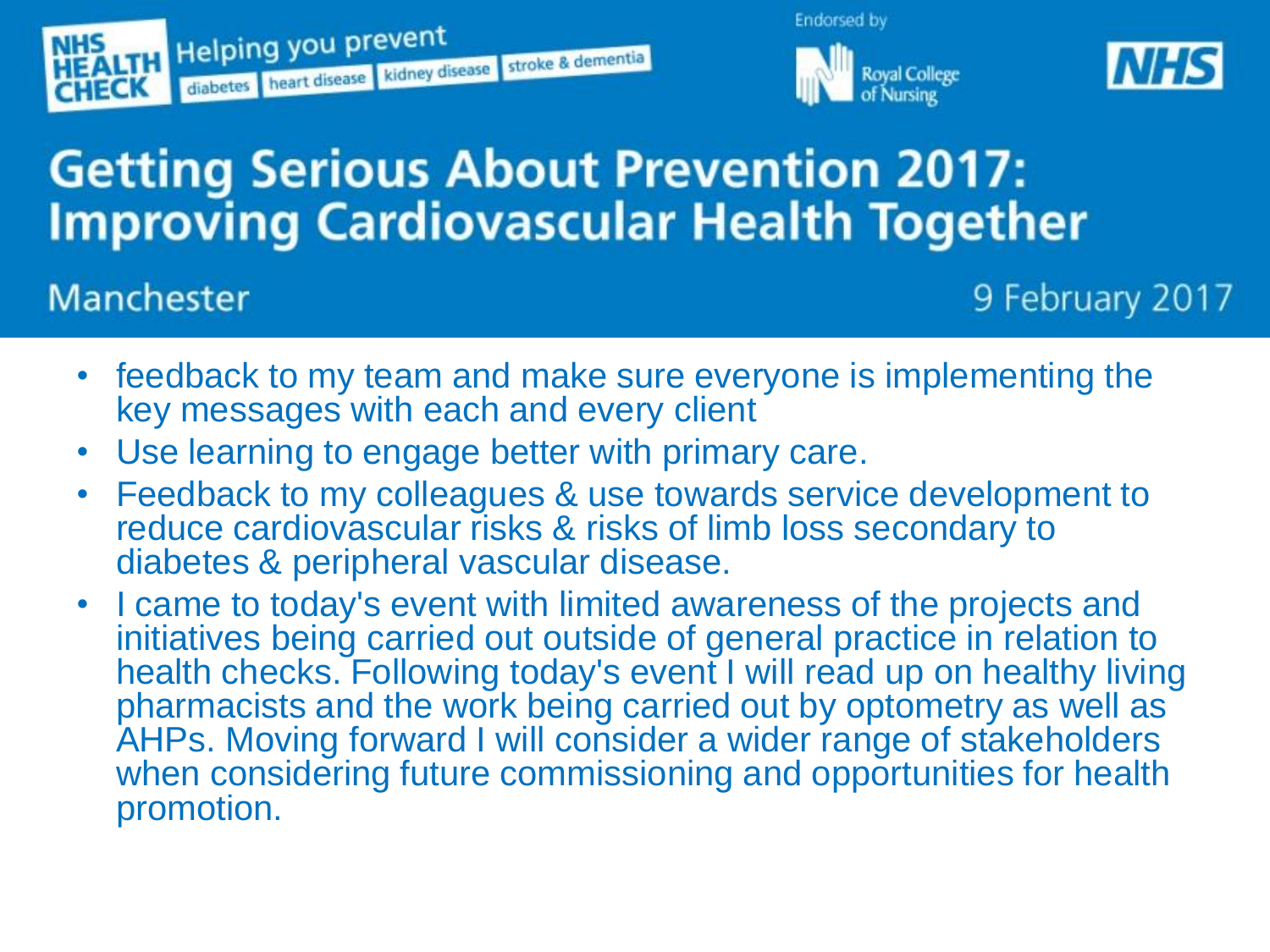





## **Getting Serious About Prevention 2017: Improving Cardiovascular Health Together**

### Manchester

- Focus on improving follow up: with emphasis on improving management of increased cvd risk including working between public health and Ccg medicines management and public to increase stating prescribing as this is an error we are particularly low on. The microsimulation model from Cambridge clearly demonstrated these benefits.
- Persuade my mother to have her NHS health check!
- Interogate local data to identify who is attending health checks
- Include take home messages within training for health check providers
- I want to work with our local hospital to find a way to fund NHS Health Checks for their staff
- To deliver health checks and plant the seed of change in the patient